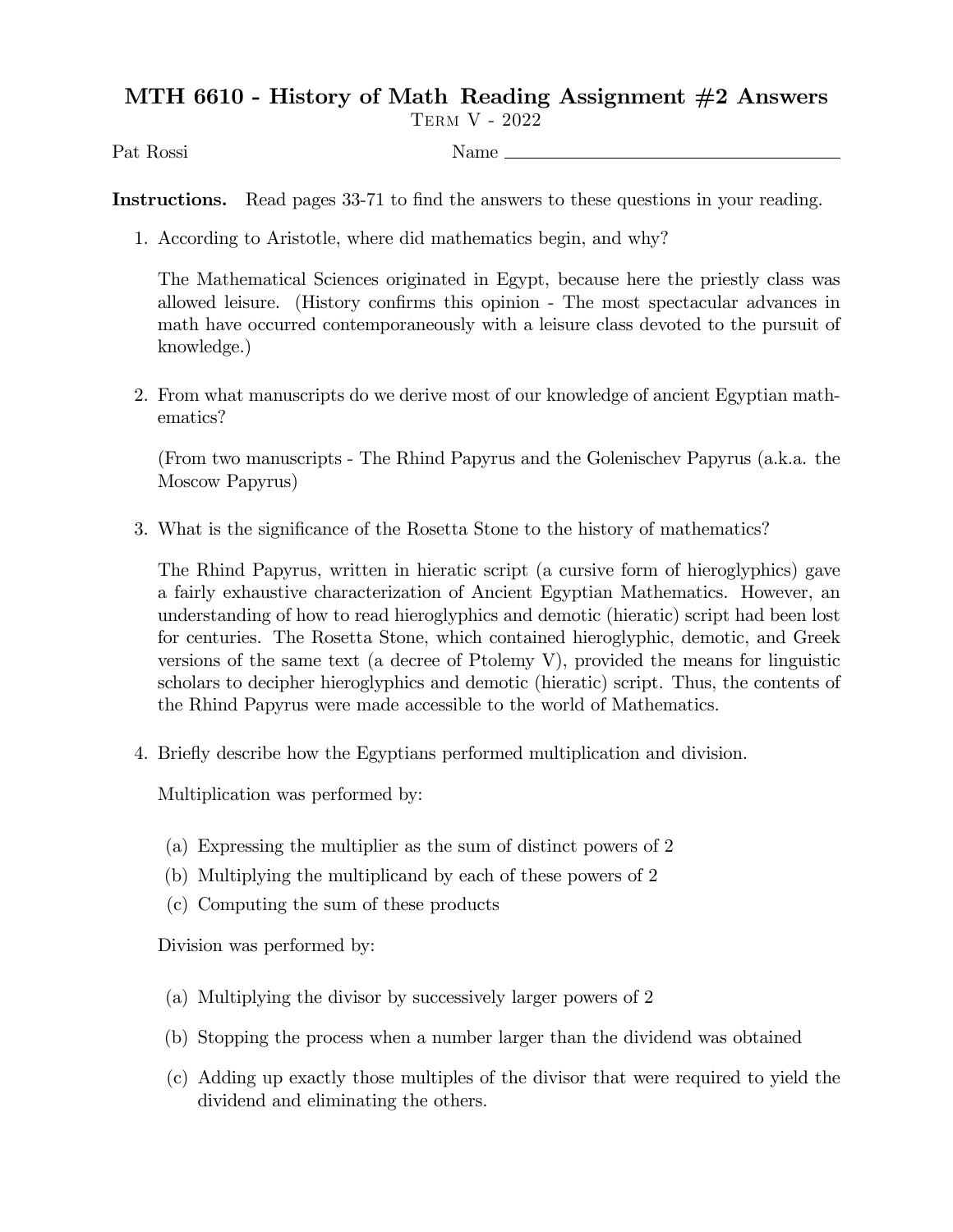- (d) Adding up those multiples of 2 that corresponded to the multiples of the divisor that were required to yield dividend.
- 5. What was peculiar about the Egyptians' use and notation of fractions?

With the exception of the fraction  $\frac{2}{3}$ , the Egyptians used only unit fractions (fractions of the form  $\frac{1}{n}$ ).

6. To what extent were the Egyptians capable of solving problems that can be modeled by linear equations, and what do we call the methods that they used?

Egyptians could solve problems that could be modeled by linear equations of the form

$$
x + \frac{b}{a}x = c,
$$

using the Method of False Position and

$$
ax + b = 0.
$$

using the Method of Double False Position.

7. How did the Egyptians compute the area of a four-sided piece of land? What is noteworthy about this procedure?

The area was calculated by computing the product of the averages of the pairs of the lengths of the opposite sides. i.e., given a four-sided figure with consecutive sides of length a, b, c, d, the area was calculated to be

$$
A = \left[\frac{1}{2}(a+c)\right] \left[\frac{1}{2}(b+d)\right]
$$

or

$$
A = \frac{1}{4} (a+c) (b+d).
$$

It is noteworthy that the formula is incorrect and only comes close to being accurate when the field (figure) is approximately rectangular.

It is also noteworthy that 3000 years earlier, the Babylonians used the same incorrect formula.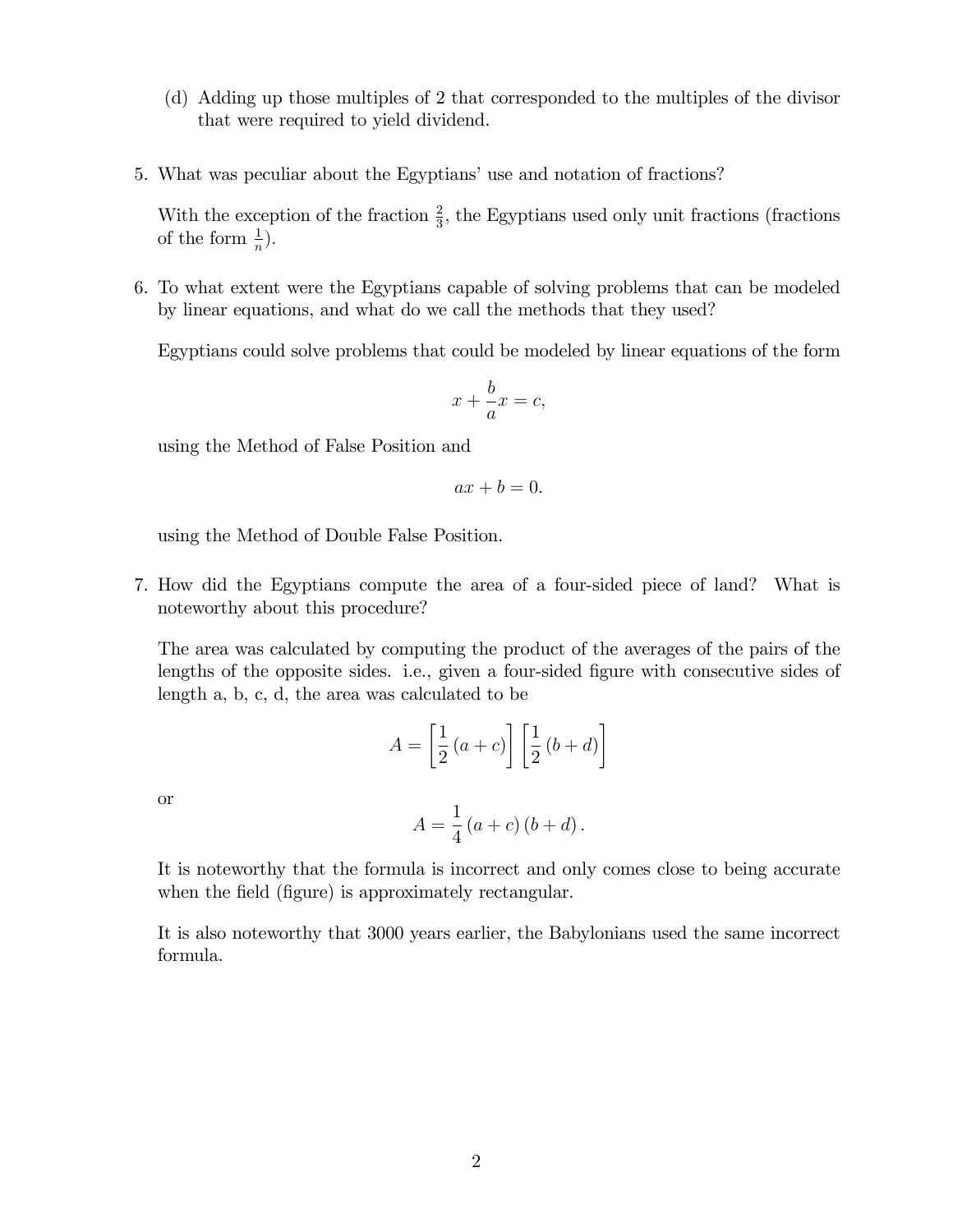## 8. What formula did the Egyptians use to compute the area of a circle?

Given a circle with diameter  $d$ , the area was presumed to be

$$
A = \left(d - \frac{d}{9}\right)^2
$$

or

$$
A = \left(\frac{8d}{9}\right)^2
$$

This is equivalent to  $A = \pi r^2$ , using  $\pi \approx \frac{256}{81} = 3.1605$ .

9. What noteworthy theorem from mathematics is attributable to the "Old Babylonians" (1800-1600 B.C.)?

There are two answers to this one. First, they knew the so-called Pythagorean Theorem. Second, they had a formula for the circumference of a circle

 $C = 3d$ 

where C is the circumference, d is the diameter, and 3 is playing the role of  $\pi$ .

10. What explanation is given as to why the Babylonians attained a much more sophisticated and theoretical understanding of mathematics?

This is attributed to their "remarkably facile" number system. Their sexagesimal notation enabled them to calculate with fractions as readily as with integers and led to a highly developed algebra.

- Remark: We should take note of the fact that something as seemingly arbitrary as notation would turn out to be so indispensable in enabling the Babylonians to make giant strides in mathematics and that a poor system of notation almost certainly prevented the Egyptians from doing the same. I believe that there is a message here for our students, many of whom typically think that how they write their work and document their work is irrelevant and should be left strictly up to them. This historical example may come in handy in convincing our more submissive students that there are sound reasons why they should do things "our way" or "the conventional way," instead of doing things "their way." Armed with this fact, we may want to encourage our students not to let lack of good notation prevent them from making giant strides in mathematics!
- **Remark:** More examples of how the "right" notation proved indispensable in enabling mathematicians to make giant strides and how lack of the "right" notation prevented other mathematicians from doing the same will appear in our reading.
	- 11. What "algebraic" concept of division did the Babylonians have?

They interpreted "a divided by  $b$ " to mean "a multiplied by the *reciprocal* of  $b$ ." (i.e.,  $a \div b$  is the same as  $a \cdot \frac{1}{b}$  $\frac{1}{b}$ ). This is essentially the same as viewing the fraction  $\frac{1}{b}$  as the multiplicative inverse of b.